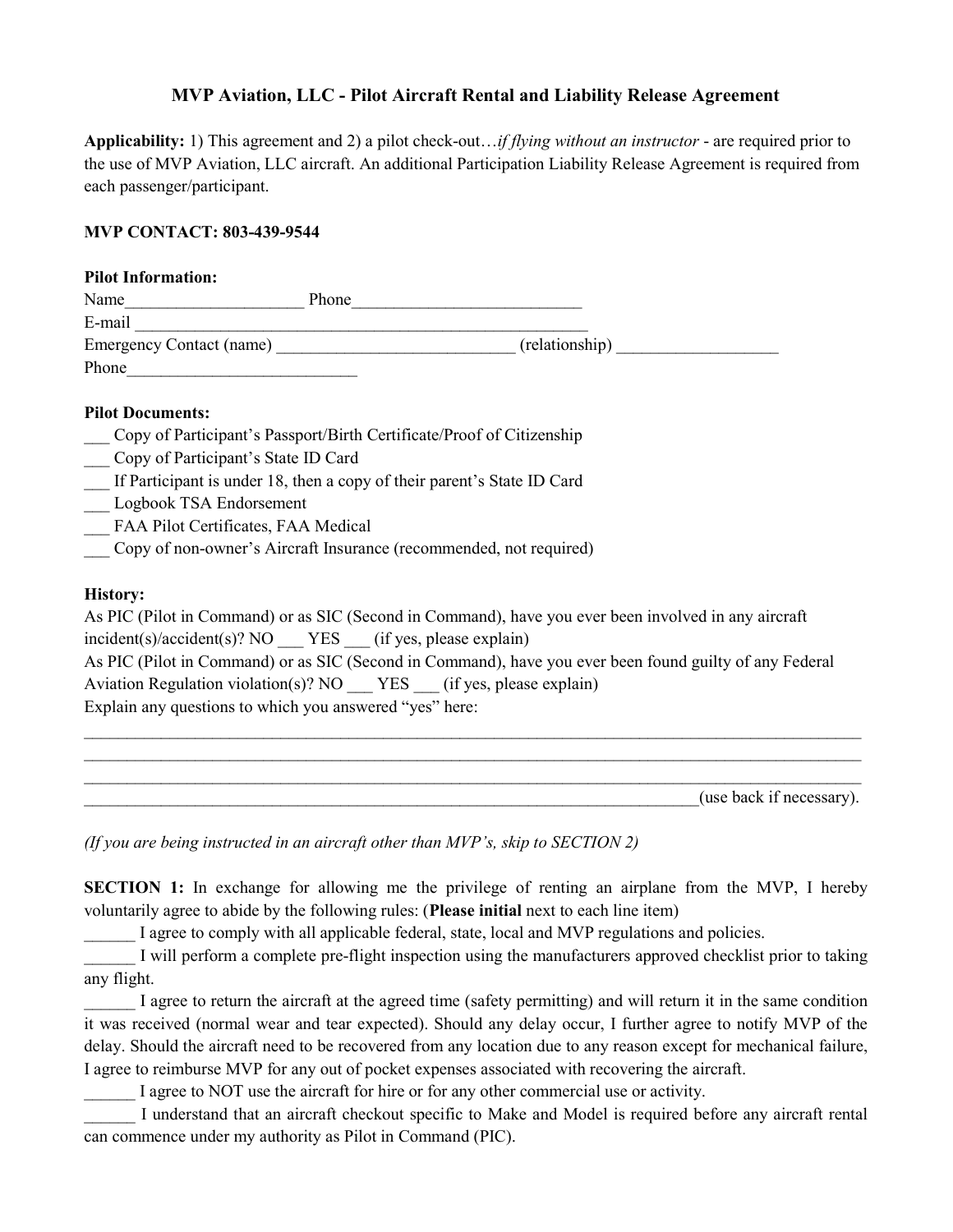I understand that it is my responsibility to provide MVP with any updated information as pertinent to this agreement.

I agree to only land at public use airports that are paved and have dimensions of at least 3,000ft x 50ft (or least 50% higher than the length required by any available performance data for the type of operation being conducted), whichever is greater. Any airports or landing areas not meeting this criteria are not approved and are prohibited unless otherwise specifically authorized in writing by the by the chief pilot. Should any variance be allowed, it shall only be valid for that specific flight and is not considered a permanent authorization. Participants on dual training flights may land on airports that do not meet this requirement as long as they are with an MVP instructor and the Chief Pilot has approved that flight. I agree to discontinue my flight if the flight conditions should fall outside the limits as established in the "Flight Minimums Section" of this document.

I agree to not practice or intentionally cause the aircraft to enter a spin unless in a spin certified aircraft and when accompanied by an authorized MVP flight instructor and the Chief Pilot has approved.  $\Box$  I agree to report any precautionary landings or any other aircraft or passenger related anomalies to the Chief Pilot. I further agree that in the event of an emergency/precautionary landing, that I am solely responsible for the aircraft until that time in which an MVP instructor or other company authorized personnel are on the scene and relieve me of this obligation.

I agree that unless otherwise specifically authorized (in writing) by the Chief Pilot; to always operate the aircraft from the left seat. I further understand that while renting aircraft from MVP that I (when certified to do so) am to act as Pilot in Command (PIC). (This provision does not apply to current CFI's or those being instructed to become a flight instructor)

I agree to pay for all posted charges including any landing, handling or other service related fees that may be paid by MVP which may occur as a result of any of my flights. I further understand that aircraft rental time will be billed by using the aircraft HOBBS meter. In the event of a HOBBS meter failure, I will be billed by the time on the engine TACH meter which will then be multiplied by  $(1.15$  then rounded to the closest  $1/10^{th}$ .

I agree to not take the aircraft outside of the United States of America continental limits.

I agree to never hand prop the airplane, never allow anyone to enter or leave the aircraft while the engine is running and also to never smoke on any ramp areas or in the airplane.

I understand that I will be held financially responsible and liable in the event of any incident/accident resulting in damage or injury to persons or property on the ground, in the aircraft (for passengers I may have onboard) and/or for damages to the aircraft. I further agree and understand that I and my passengers must have signed a PARTICIPATION LIABILITY RELEASE AGREEMENT prior to boarding any MVP aircraft.

I understand that MVP's insurance policy(s) only cover MVP and that their insurance is not extended to me or my passengers in any way. I am fully responsible should any hull loss or liability occur. MVP Aviation, LLC and/or its insurance company have full rights to subrogate against me for any payments it may be required to make on account for any damage or loss arising out of my operation of the aircraft.

I understand that this agreement may be updated from time to time and that the most recent revision will be electronically available for my viewing on the MVP website at www.mvpaviation.com. If the website should be unavailable, then a hard copy will be made available upon request at MVP's primary business location. I further understand that by continuing to participate, that I will be bound to any updates in this document and that it is my responsibility to check the most current revision for changes before each and every participation. If I do not approve of any of the changes then I will refuse aircraft rental, or event participation.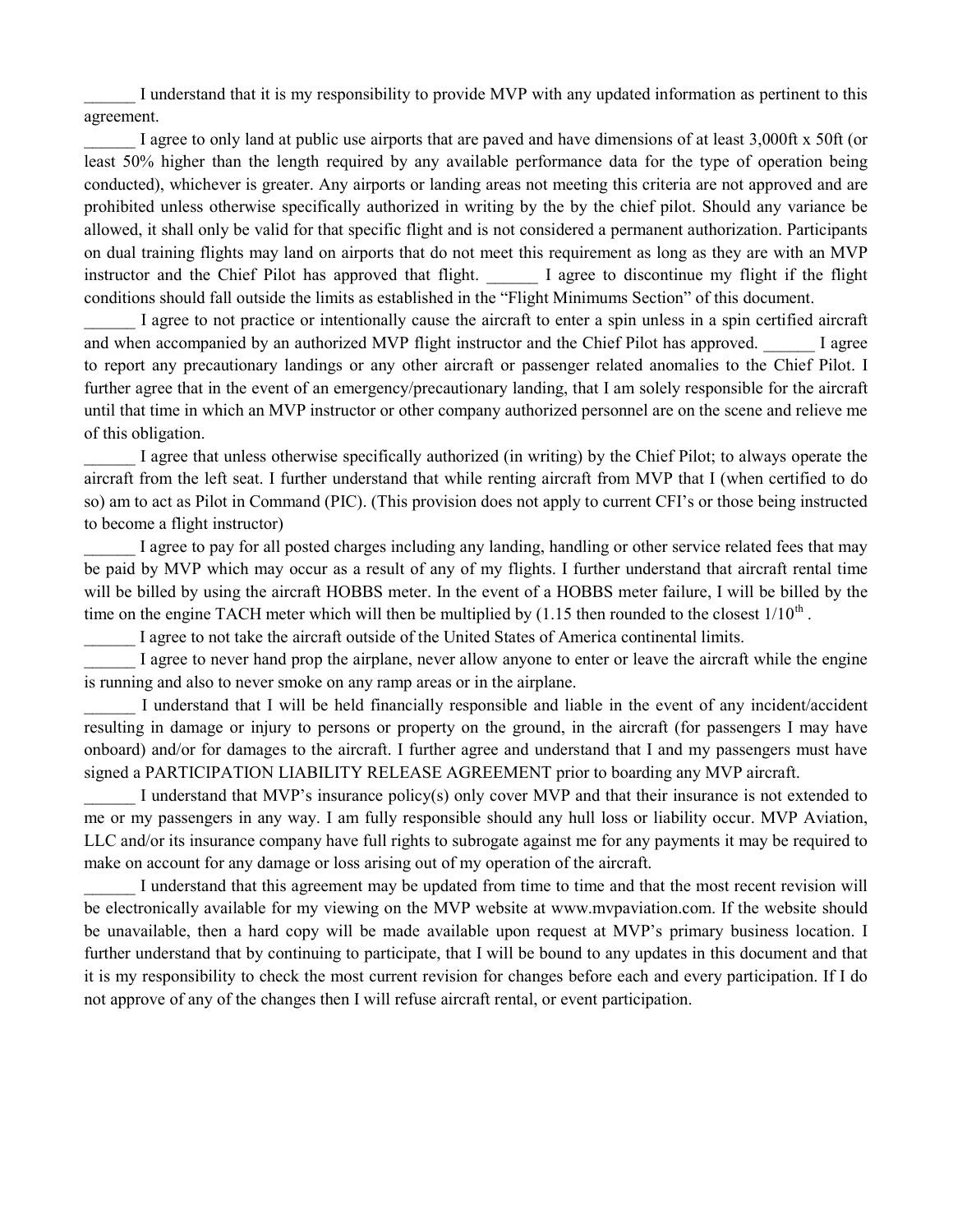#### SECTION 2:

\_\_\_\_\_\_ I AGREE THAT MVP AVIATION, LLC OR ANY INSTRUCTOR USED BY MVP AVIATION WILL NOT BE HELD LIABLE OR RESPONSIBLE FOR ANY LOSS OR DAMAGE SUFFERED BY ME DUE TO MALFUNCTION, AIRCRAFT AVAILABILITY, MY FAILURE TO ARRIVE AT MY DESTINATION ON A TIMELY BASIS, FOR ACTIONS BY THE INSTRUCTOR, OR FOR ANY OTHER REASON OTHER THAN THOSE RESULTING FROM THE GROSS NEGLIGENCE OR WILLFUL MISCONDUCT BY MVP AVIATION. I FURTHER UNDERSTAND THAT MVP AVIATION, LLC MAKES NO EXPRESS OR IMPLIED WARRANTIES REGARDING ANY AIRCRAFT RENTAL. SELLER EXCLUDES ANY WARRANTIES, EXPRESS OR IMPLIED, INCLUDING WARRANTIES AS TO MERCHANTABILITY OR AS TO THE FITNESS FOR ANY PARTICULAR USE OR PURPOSE, AND SHALL NOT BE LIABLE FOR ANY LOSS OR DAMAGE, DIRECTLY OR INDIRECTLY, ARISING FROM THE USE OF OR INABILITY TO USE WHAT MVP IS PROVIDING OR FOR CONSEQUENTIAL DAMAGES.

FLIGHT MINIMUMS SECTION: (unless under the direct supervision of a MVP flight instructor) Required Certificate: Private Pilot, or greater, SEL (privileges must be FAA current) in conditions of VFR (day) 5 SM with a ceiling above 1,500 AGL, VFR (night) 5 SM with a ceiling above 3,000 AGL, IFR rated IFR (day or night) IFR rated and current, and must meet no-alternate-required minimums at destination, (Part 91.169) 2,000'/3 miles/1 hr. before and 1 hr. after planned arrival, must include a planned alternate, AND must have the required fuel to destination, then the alternate, PLUS one hour of reserve fuel onboard. Cross-wind component not to exceed 12 knots. Fuel Reserve (day) 1.0 hour. (night) 1.5 hour. (IFR) 1.0 hour beyond the alternate.

#### SECTION 3:

I, the undersigned (the Participant – if under 18 then also the parent/legal guardian), have the authority to enter into this agreement, in exchange for being allowed to take part in this or any other flight/activity.

I, the undersigned, agree to this contract as follows: I AGREE TO WAIVE ALL CLAIMS, LIABILITY AND NOT TO SUE MVP Aviation. I release and discharge MVP Aviation, LLC., and all the officers, directors, participants, chapters, employees, agents, divisions, affiliates, and volunteers (including pilots, owners and operators of airplanes used during any event/flight) of each of those corporations and any other persons or entities (herein after known as "MVP"), claimed or deemed to be liable from, and agree not to sue MVP for, any and all claims against MVP for, any injury or death arising from the participation in any flight/activity. This release, discharge and agreement not to sue applies to all legal rights, including those resulting from any negligence of MVP, other than those resulting from the gross negligence or willful misconduct of MVP. AGREEMENT TO ARBITRATE Should any matter arise which cannot be mutually resolved between MVP and myself, I agree that upon the sole and exclusive election of MVP, any claim, dispute, or controversy (whether in contract, tort, or otherwise) arising from or relating to my enrollment or participation (whether direct or indirect) in any MVP activity, shall be resolved by binding arbitration and under the Rules of the American Arbitration Association in Atlanta, Georgia. The parties exclusively select the application of Georgia substantive law to resolve legal issues that may arise in the course of such arbitration or any litigation between the parties. ASSUMPTION OF RISK I understand that flying in airplanes and being around airplanes involves risks. Serious injury or death can result from many causes, including but not limited to airplane crashes, falls, pilot error, ground crew error, engine or mechanical failure, negligent maintenance, defects in runways, interference by birds and other objects, weather conditions, contaminated fuel, or hard or forced landings. Injuries could include, but are not limited to, minor injuries such as bruises, scratches and sprains; major such as eye injuries, broken bones and concussions; or catastrophic such as paralysis, severe burns, or death. I assume all risks and full responsibility for any injury or death arising from taking part in any activity/flight. INDEMNIFICATION I agree to indemnify and hold MVP